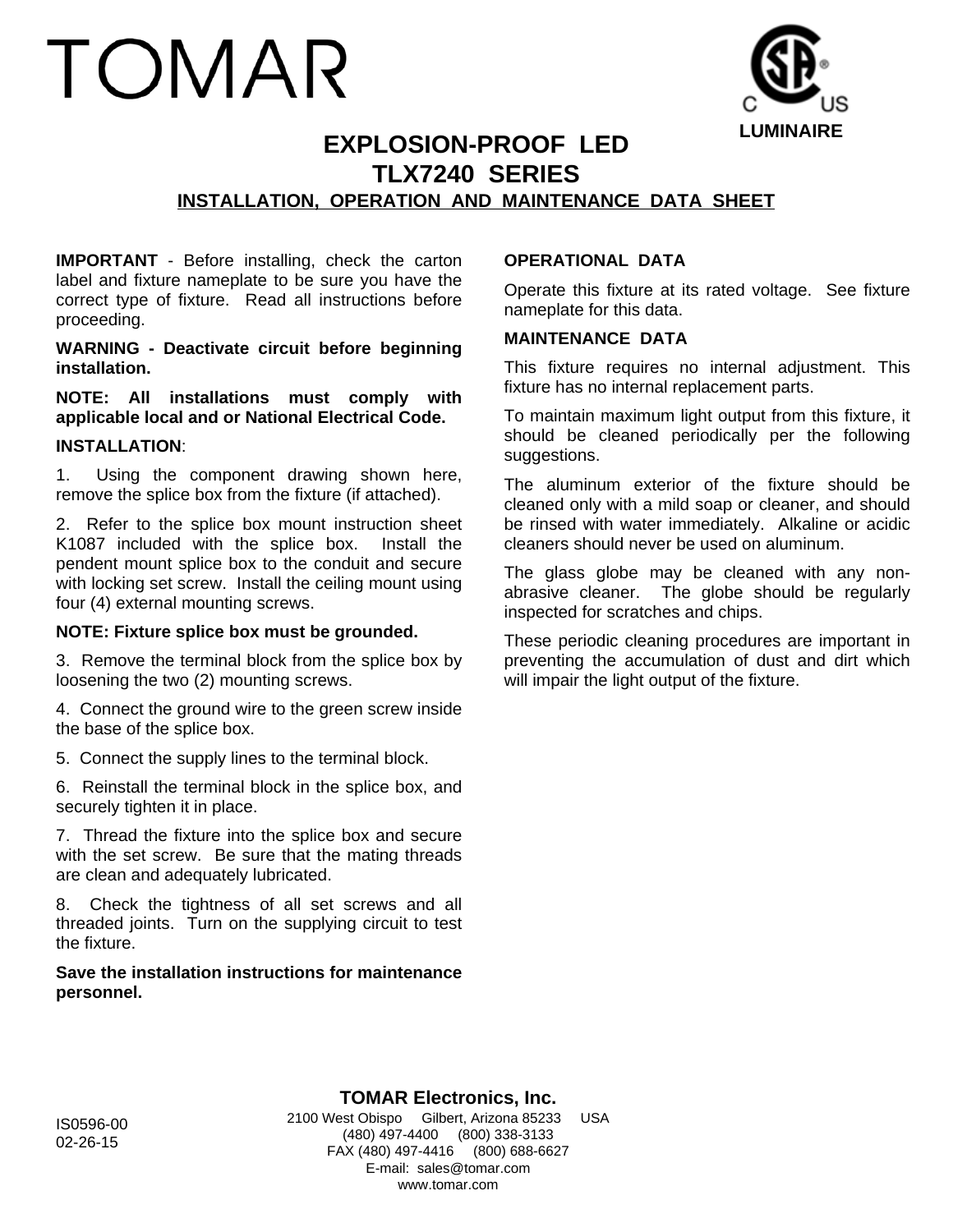# TOMAR

# **EXPLOSION-PROOF LED TLX7240 SERIES INSTALLATION, OPERATION AND MAINTENANCE DATA SHEET**



## **TOMAR Electronics, Inc.**

2100 West Obispo Gilbert, Arizona 85233 USA (480) 497-4400 (800) 338-3133 FAX (480) 497-4416 (800) 688-6627 E-mail: sales@tomar.com www.tomar.com IS0596-00

02-26-15